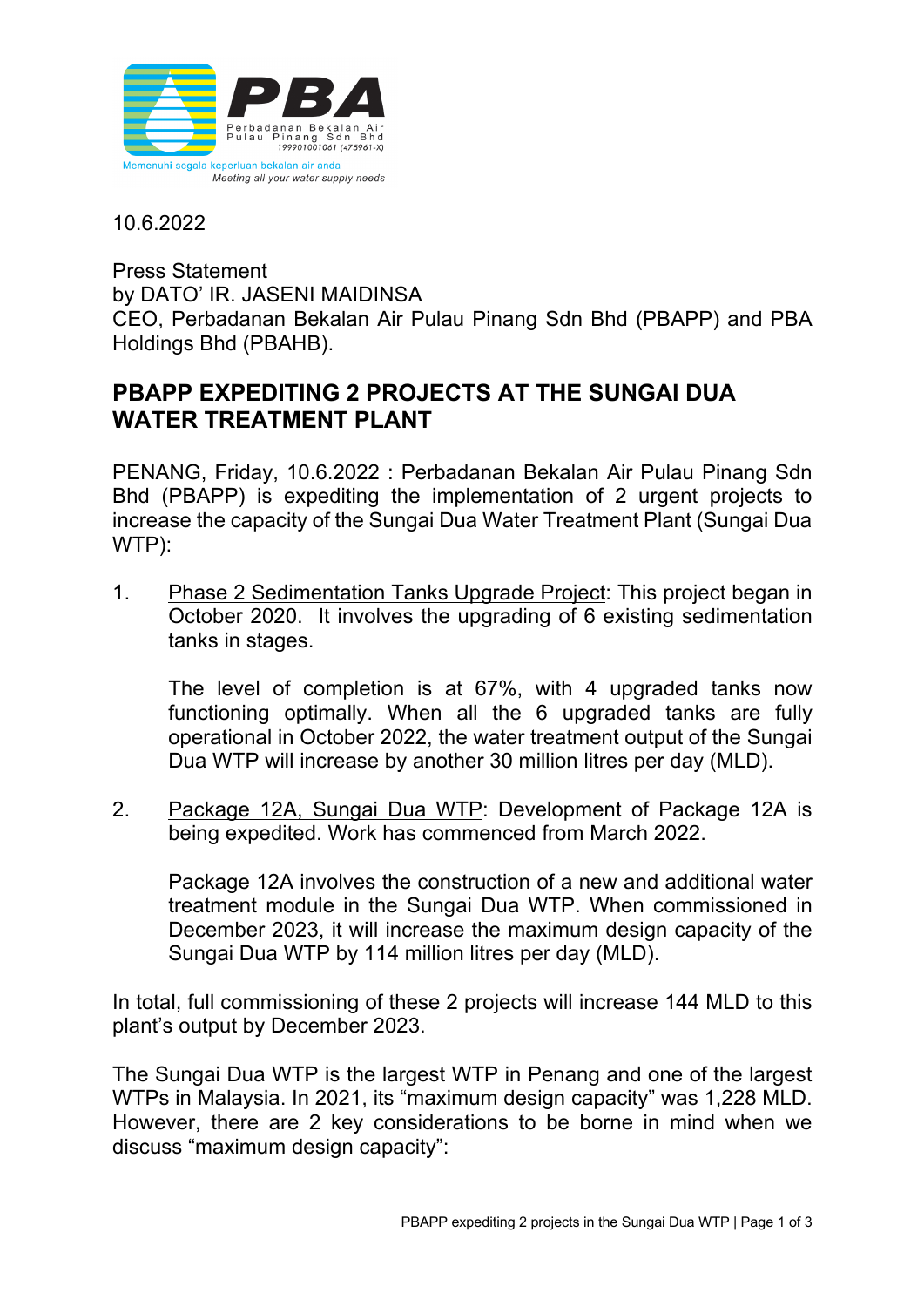

- Penang's non-revenue water (NRW) percentage was 23.6% in 2021, the lowest in Malaysia.
- Due to high turbidity of raw water from Sungai Muda, an 18-year-old dissolved air flotation (DAF) module in this plant cannot function optimally as per its maximum design capacity of 114 MLD. Today, this DAF module can only safely produce 28MLD.

In May 2022, this plant produced an average of 984MLD, with 752MLD actually reaching consumers' taps (minus 23.6% NRW). Kindly note that 984MLD in May 2022 is higher than its recorded output of 911MLD in May 2019, before the Covid-19 pandemic.

When Package 12A is commissioned in 2023, the Sungai Dua WTP's maximum design capacity would reach 1,342MLD; of which up to 1,025 MLD would be delivered to consumer's taps (minus 23.6% NRW).

## **Why Sungai Dua WTP?**

PBAPP is working hard to fully commission the Phase 2 Sedimentation Tanks Upgrade Project and Package 12A to prevent widespread water supply interruptions caused by escalating water demand in Penang.

In 2019, before the Covid-19 pandemic, the average water consumption in Penang was 843 MLD. In May 2022, after we entered the endemic phase of Covid-19, average water consumption in Penang rose sharply to 945 MLD.

This means that there was a 12.1% surge in water consumption in 3 years. While it is an abnormal increase, PBAPP has no choice but to strive towards meeting Penang's higher water demand.

These 2 projects in the Sungai Dua WTP are the most cost-effective and fastest water supply projects to deploy by virtue of a strategic location in the Sungai Dua WTP. The advantages include:

• Access to raw water from Sungai Muda, Penang's most important raw water resource that can supply the highest volume of raw water for treatment;